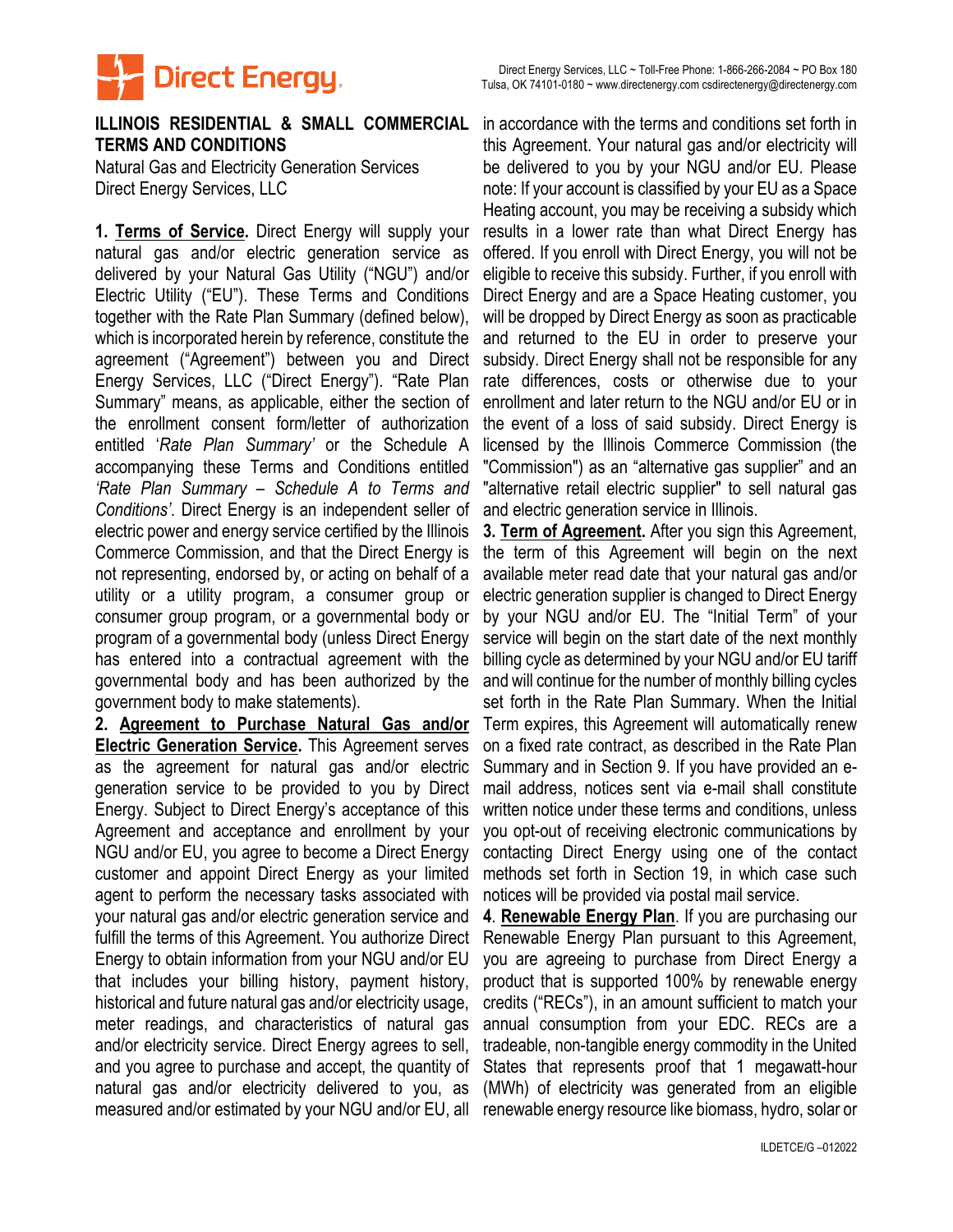

wind. Direct Energy will purchase and retire renewable energy certificates in either the state where you are located, the North American Electric Reliability Corporation (NERC) region, Independent System Operator (ISO), Regional Transmission Organization (RTO) or Balancing Authority Area of the customer being served, at any time and from time to time throughout the year. The electricity supply actually distributed to your service location will not contain electricity supply generated from any specific electric generation facility. The availability of electric generation facilities varies hour to hour, and from season to season, as does electricity use by customers. Direct Energy may take up to three (3) months following the close of a calendar year to make up any deficiency in the volume of renewable energy certificates needed from particular generation facilities associated with your Renewable Energy Plan.

**5. Net Metering**. A customer must be an Eligible Customer to receive Net Electricity Metering from Direct Energy. If at any time during the term of this Agreement you are not an Eligible Customer or are otherwise unable to meet the requirements set forth in the Statute or this Agreement to receive Net Metering, you will be required to reimburse Direct Energy for any credits provided to you for Net Metering at the contracted rate set forth in the Rate Plan Summary. Direct Energy is required to provide Net Metering to Eligible Customers until Direct Energy's load of Net Metering customers equals 5% of the total peak demand supplied by Direct Energy during the previous year. Direct Energy, in its sole discretion, may provide Net Metering beyond the 5% threshold, however, Direct Energy reserves the right to place a hold on all Net Metering applications received after the 5% threshold has been met. Your net metering facility shall be an Eligible Renewable Electrical Generating Facility and shall be equipped with metering equipment that can measure the flow of electricity in both directions at the same rate.

**6. Time of Use Product**. To be eligible to enroll in a Time of Use Product, you must have a smart meter. If you are not certain if you have a smart meter, please contact your Utility Company or Direct Energy at the information provided in the attached terms and conditions. By enrolling in a Time of Use Product, you authorize your Utility Company to provide Direct Energy access to your thirty (30) minute interval smart meter delivery and distribution charges. The Admin Fee

usage data on a daily and/or monthly basis as may be requested by Direct Energy ("Interval Data Authorization"). In addition, you also authorize Direct Energy to share your usage data with our third-party vendor(s) pursuant to Direct Energy's privacy policy located at https://www.directenergy.com/privacy-policy for load forecasting purposes and to separate data based on your usage throughout your household, or for purposes as outlined in our privacy policy. If you rescind your Interval Data Authorization while you receive electric generation service from Direct Energy under a Time of Use Product, then Direct Energy will have the right to cancel this Agreement.. If you enroll (or attempt to enroll) in a Time of Use Product, and Direct Energy determines that you do not have a smart meter, then Direct Energy will have the right to cancel this Agreement (or cancel your enrollment with Direct Energy). Based upon the assumption that, i) 31% of your total electricity consumption occurs during the Designated Free Weekend Period(s) and ii) 21% of your total electricity consumption occurs during the Designated Free Night Period(s), the average rate for a "Free Night/Weekend" time of use product is calculated as (Non-Free Period Usage X \$Rate/kwh + Free Period Usage X \$0.00)/Total Usage. Your actual average price per kwh may vary depending on actual consumption.

**7. Power on Command Plan.** If you are purchasing a Power on Command Plan, you are agreeing to purchase from Direct Energy a product that includes electric and/or natural gas service and an Amazon product. To utilize the full features of an Amazon Echo Dot, you must have high speed, 'always on' Wi-Fi internet service (dial up and mobile internet access is not compatible). You cannot return your Amazon Echo Dot to avoid the early cancellation fee and/or device cost recovery fee. Please allow 4-6 weeks for delivery of your Amazon Echo Dot upon start of your service with Direct Energy. **8. Pricing, Billing and Payment Terms.** During the Initial Term, you will pay Direct Energy for your natural gas and/or electric generation service at the price set for the Initial Term as set forth in the Rate Plan Summary. The price is for natural gas and/or electric generation service, a monthly administrative fee ("Admin Fee"), if applicable, the amount of which is disclosed in your Rate Plan Summary, but excludes taxes, and regulated charges from the utility, including, but not limited to,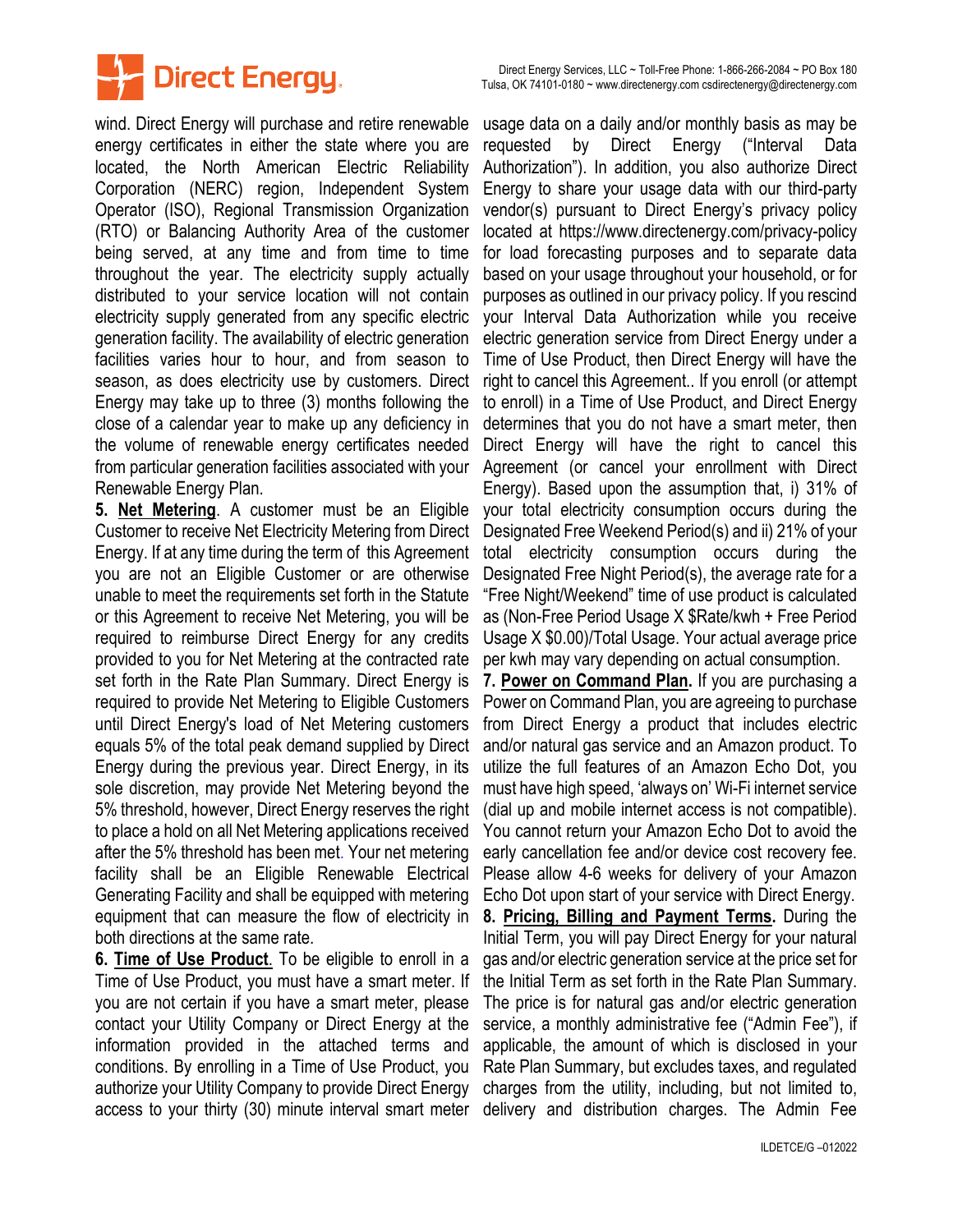



covers administrative costs for the procurement and management of your natural gas and/or electric generation service. The prices for natural gas and electric suppliers, such as Direct Energy, are set competitively and are not regulated by the Commission. As to your billing and payment terms, your NGU and/or EU will send you a monthly bill that will include your NGU's and/or EUs charges and Direct Energy's charges. That bill will contain, among other charges, Direct Energy's natural gas and/or electric generation service price multiplied by the amount of natural gas and/or electricity you used during the billing cycle, as measured and/or estimated by your NGU and/or EU, and any other charges incurred in accordance with this Agreement. **Depending upon the date of the meter read, your bill from the NGU and/or EU may be prorated. The prorated billing is a technique for applying standard methods to nonstandard billing periods. A billing period that is shorter or longer than the NGU's and/or EU's designated billing period days will have prorated charges based on a 30-day average for the applicable rate.** You will pay your bill in accordance with the NGU's and/or EU's billing and payment policies. In the event that you fail to pay your bill or fail to meet any agreed upon payment arrangement, Direct Energy may terminate this Agreement after providing you with fifteen (15) days written notice. Such termination will not relieve you of your payment obligations to Direct Energy for service to the date of such termination.

**9. Renewal; Notice of Change to Agreement.** Upon completion of the Initial Term, this Agreement will automatically renew on a fixed rate per kWh for electricity and/or per Therm for natural gas with no early cancellation fee or device cost recovery fee. **To the extent you purchased our Renewable Energy Plan at the time of enrollment, during the Renewal Period, the product you purchase from Direct Energy will not be a Renewable Energy product.**

If you are currently on a variable month-to-month product, you may access your monthly variable price by contacting us at 1-866-266-2084 or by visiting our website at [https://www.directenergy.com/future](https://www.directenergy.com/future-pricing/illinois-future-variable-pricing)[pricing/illinois-future-variable-pricing](https://www.directenergy.com/future-pricing/illinois-future-variable-pricing).You will receive notice 30 days before, but no more than 60 days prior to end of your term of your new fixed term and rate, effective thereafter. You will receive a new fixed term

and/or rate and notice every term thereafter, until either Party terminates. This will also apply to small commercial customers that fall under these thresholds:

- a nonresidential retail customer of a natural gas utility who consumed 5,000 or fewer therms of natural gas during the previous year; provided that any alternative gas supplier may remove the customer from designation as a "small commercial customer" if the customer consumes more than 5,000 therms of natural gas in any calendar year after becoming a customer of the alternative gas supplier.
- those nonresidential retail customers of an electric utility consuming 15,000 kilowatt-hours or less of electricity annually in its service area. An RES may remove the customer from designation as a "small commercial retail customer" if the customer consumes more than 15,000 kWh of electricity in any calendar year after becoming a customer of the RES.

While taking service during the Renewal period, you may cancel or terminate this Agreement without penalty as long as you provide Direct Energy with thirty (30) days' notice. If you do cancel, but do not choose an alternate supplier, your generation service will revert back to your utility, which could take up to forty-five (45) days, and you will not be charged an early cancellation free from Direct Energy.

**10. Your Right to Rescind and Early Cancellation Policy.** Your NGU and/or EU will send you a written notice confirming your decision to enroll with Direct Energy. You have the right to rescind this Agreement, without paying an early cancellation fee or device cost recovery fee, within ten (10) calendar days after your EU and/or ten (10) business days after your NGU accepts your enrollment request ("Rescission Period") by contacting Direct Energy at 1-866-266-2084 or in writing using the contact information set forth in Section 19 below or by contacting your NGU and/or EU at the number set forth in the Rate Plan Summary. After the ten (10) day rescission period you may cancel service under this Agreement at any time during the Initial Term, subject to paying Direct Energy an early cancellation fee and/or device cost recovery fee as set forth in the Rate Plan Summary. Such termination will not relieve you of your payment obligations to Direct Energy for service to the date of termination. You understand that the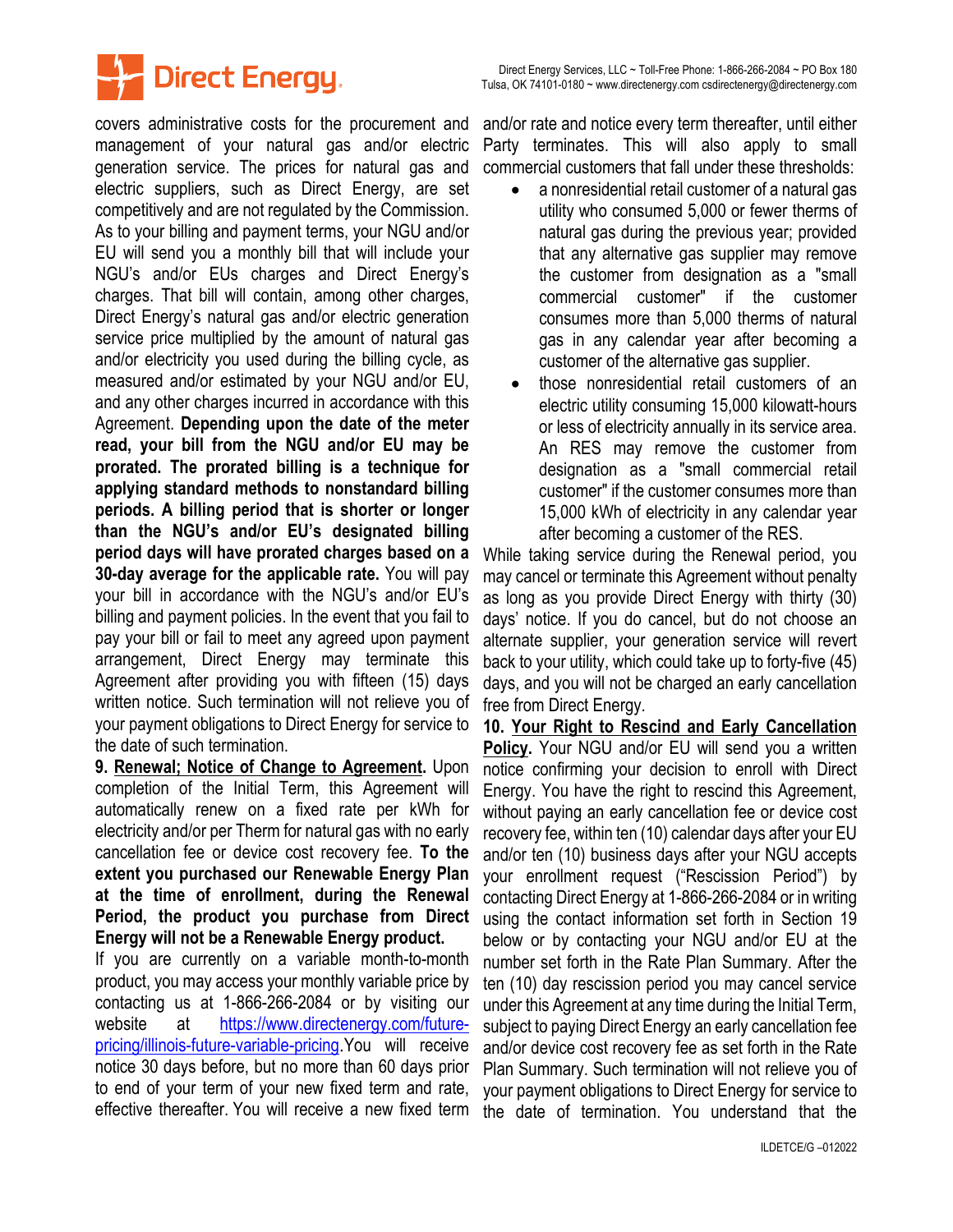

termination will be effective with your next meter read date of not less than 30 days after such request is received by Direct Energy. If you are relocating, please refer to Section 11. If you are subject to an early cancellation fee, you have the right to cancel this Agreement, without penalty, within ten (10) business days after the date of the first bill issued to you by contacting Direct Energy at 1-866-266-2084 or in writing using the contact information set forth in Section 19, or by contacting your NGU and/or EU using the contact information in the Rate Plan Summary provided.

**11. Relocation/Other Rights of Termination.** You should notify both your NGU and/or EU and Direct Energy of a change in your residence/service location at least 30 days before such change. A final meter read will be made at your old address and your account will be finalized with your NGU and/or EU and Direct Energy. Your Agreement will terminate if: (a) you move outside the state of Illinois; (b) you move to an area not served by Direct Energy, (c) applicable to natural gas customers, if you move to a location where you do not require natural gas service. If you change your residence/service location within your NGU's and/or EU's service territory, then you may have the option of entering into a new natural gas and/or electricity supply contract for your new residence/service location. Direct Energy's contact information is set forth in Section 19 below. When you cancel, you will be responsible to pay for Direct Energy's service through the date that you are switched to another supplier or returned to service from your NGU and/or EU. When you terminate pursuant to this Section 11, you will not be charged an early cancellation fee.

**12. Direct Energy's Right to Cancel Service.** You are affirming to Direct Energy that you have provided Direct Energy with your correct and complete name, address and contact information. If there is any evidence that any of these statements are or become untrue, or you otherwise provide fraudulent or misrepresented information, Direct Energy can cancel this Agreement immediately. Also, if for any reason performance of this Agreement becomes materially uneconomical to Direct Energy, or if Direct Energy is otherwise unable to continue this Agreement, Direct Energy can cancel this Agreement after giving you at least fifteen (15) days' advance written notice. If Direct Energy cancels this Agreement, you must still pay all Direct Energy charges

through the date you are switched to another supplier or returned to your NGU and/or EU for service. Your cancellation will not be effective until the next regularly scheduled meter read date following the date on which Direct Energy gives notice to the NGU and/or EU of your cancellation request.

**13. Natural Gas and Electric Utility's Right to Cancel Service.** If you are having trouble paying, contact your NGU and/or EU to see if it has a payment plan or other solution available to you. If you do not pay the total natural gas and/or electric service charges on your bill, your Natural Gas and/or Electric Service may be disconnected by the NGU and/or EU. You could also incur late fees. Your NGU and/or EU will give you notice in the time frame prescribed by the Commission before it disconnects your Natural Gas and/or Electric Service. The NGU and/or EU may also disconnect your natural gas and/or electric service in certain urgent situations such as: (a) the existence of a known dangerous condition; (b) where service is connected without authority by a person who has not made an application for service; (c) where service is reconnected without authority after disconnection for nonpayment; (d) where there has been tampering with equipment (after investigation); or (e) where there is evidence of theft of service (after investigation). This Agreement is automatically cancelled if the NGU and/or EU disconnects you and returns you to service from your NGU and/or EU.

**14. Disputes.** You should contact Direct Energy regarding any dispute related to this Agreement. Direct Energy will attempt to resolve the dispute in an efficient, fair and timely manner. Direct Energy will provide an acknowledgment to your dispute within a reasonable time after receipt. Direct Energy will then issue a report within thirty (30) days after initiation of the dispute. Direct Energy will report to you the results of its investigation of the dispute, and that report will be available to you upon request. If you are not satisfied after discussing your terms of service with Direct Energy, you may contact the Commission. The contact information for both Direct Energy and the Commission is set forth in Section 19 below.

**15. Uncontrollable Forces.** Direct Energy will make commercially reasonable efforts to provide your natural gas and/or electric service, but does not guarantee a continuous supply of natural gas and/or electricity.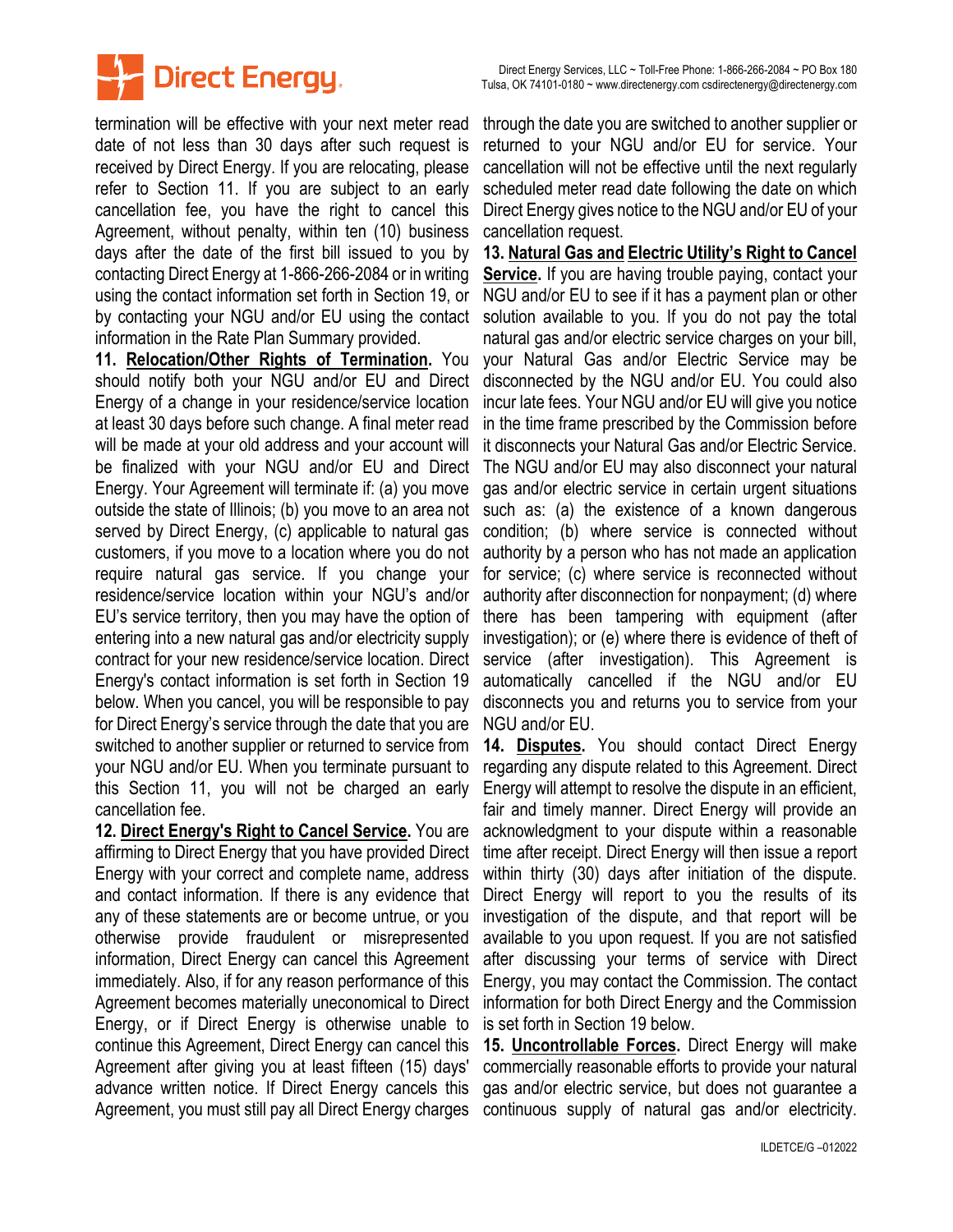

Certain causes and events are out of Direct Energy's reasonable control and may result in interruptions in service. Direct Energy is not responsible for transmitting or distributing natural gas and/or electricity. Direct Energy is not liable for damages caused by acts of God, changes in laws, rules, or regulations or other acts of any governmental authority (including the Commission, PJM or MISO Interconnection, LLC, the operator of the regional power grid), accidents, strikes, labor troubles, required maintenance work, inability to access the local distribution utility system, nonperformance by the NGU and/or EU or any other cause beyond Direct Energy's reasonable control. In addition, you may be required to pay any additional or increased fees or charges that are generally beyond Direct Energy's reasonable control including, but not limited to, fees for switching, disconnecting, reconnecting or maintaining natural gas and/or electric service or equipment, or transmission charges, that are imposed by law, rule, regulation or tariff, or Commission rule or order. These charges or fees will be passed through to you and added to your price.

**16. Limitations of Liabilities.** LIABILITIES NOT EXCUSED BY REASON OF FORCE MAJEURE OR OTHERWISE WILL BE LIMITED TO DIRECT ACTUAL DAMAGES. IN NO EVENT WILL DIRECT ENERGY OR ANY OF ITS AFFILIATES BE LIABLE TO YOU OR ANY THIRD PARTY FOR CONSEQUENTIAL, INCIDENTAL, PUNITIVE, EXEMPLARY OR INDIRECT DAMAGES. DIRECT ENERGY IS NOT LIABLE FOR ANY LOSS OR DAMAGE RESULTING FROM: (A) INTERRUPTIONS TO, OR SHORTAGES OF, NATURAL GAS AND/OR ELECTRICITY SUPPLY; OR (B) ERRORS IN THE QUANTITY, QUALITY AND MEASUREMENT OF NATURAL GAS AND/OR ELECTRICITY. THESE LIMITATIONS APPLY WITHOUT REGARD TO THE CAUSE OF ANY LIABILITY OR DAMAGE.

## **17. Communication Preference.**

You will be provided by U.S mail for the mandated regulatory notices and an additional communication method that you specified during your enrollment (i.e. email, postcard or text message).

For email communications, a valid email address is required at all times during the term of the Agreement. For text message communications, a valid mobile number is required at all times during the term of this Agreement. Communications will be solely

informational in nature and provide opt-out information and disclosures (if applicable). For text message notifications, standard messaging rates apply. After you have selected your preferred communication method, Direct Energy will not change such communication method unless or until you instruct us to do so, or the communication method becomes invalid (see above). You should contact Direct Energy at the information in Section 19 if you would like to make changes to your communication method at any time during your Contract Term, or to update your email or mobile phone number to keep them valid.

**18. Direct Energy's Representations and Warranties; Limitation.** The electricity and/or natural gas provided under this Agreement will meet the quality standard of the NGU and/or EU and will be supplied from a variety of natural gas and/or electric generation sources, including electricity provided pursuant to any renewable energy requirements. Direct Energy makes no representations or warranties other than those expressly set forth in this Agreement. DIRECT ENERGY EXPRESSLY DISCLAIMS ALL OTHER WARRANTIES, EXPRESSED OR IMPLIED, INCLUDING WARRANTIES OF MERCHANTABILITY AND FITNESS FOR A PARTICULAR PURPOSE.

## **19. Contact Information.**

**You may contact Direct Energy in one of the following ways: (a) call 1-866-266-2084 or at 1-844- 814-9397 (Residential Door-to-Door customers only)**, Monday through Friday 8:00 a.m. to 8:00 p.m. EST, and Saturday 8:00 a.m. to 5:00 p.m. EST (contact center hours subject to change without notice); or (b) write to Direct Energy at PO Box 180, Tulsa, OK 74101- 0180 (be sure to include your account number(s)). The electric utility remains responsible for the delivery of electric power and energy to the customer's premises and will continue to respond to any service calls and emergencies. The customer will receive written notification from the electric confirming a switch of the customer's power and energy supplier.

Direct Energy's internet domain address is: http://www.directenergy.com. Answers to frequently asked questions can be found on Direct Energy's website.

Your Gas and/or Electric Utility: For utility contact information, please see the Rate Plan Summary.